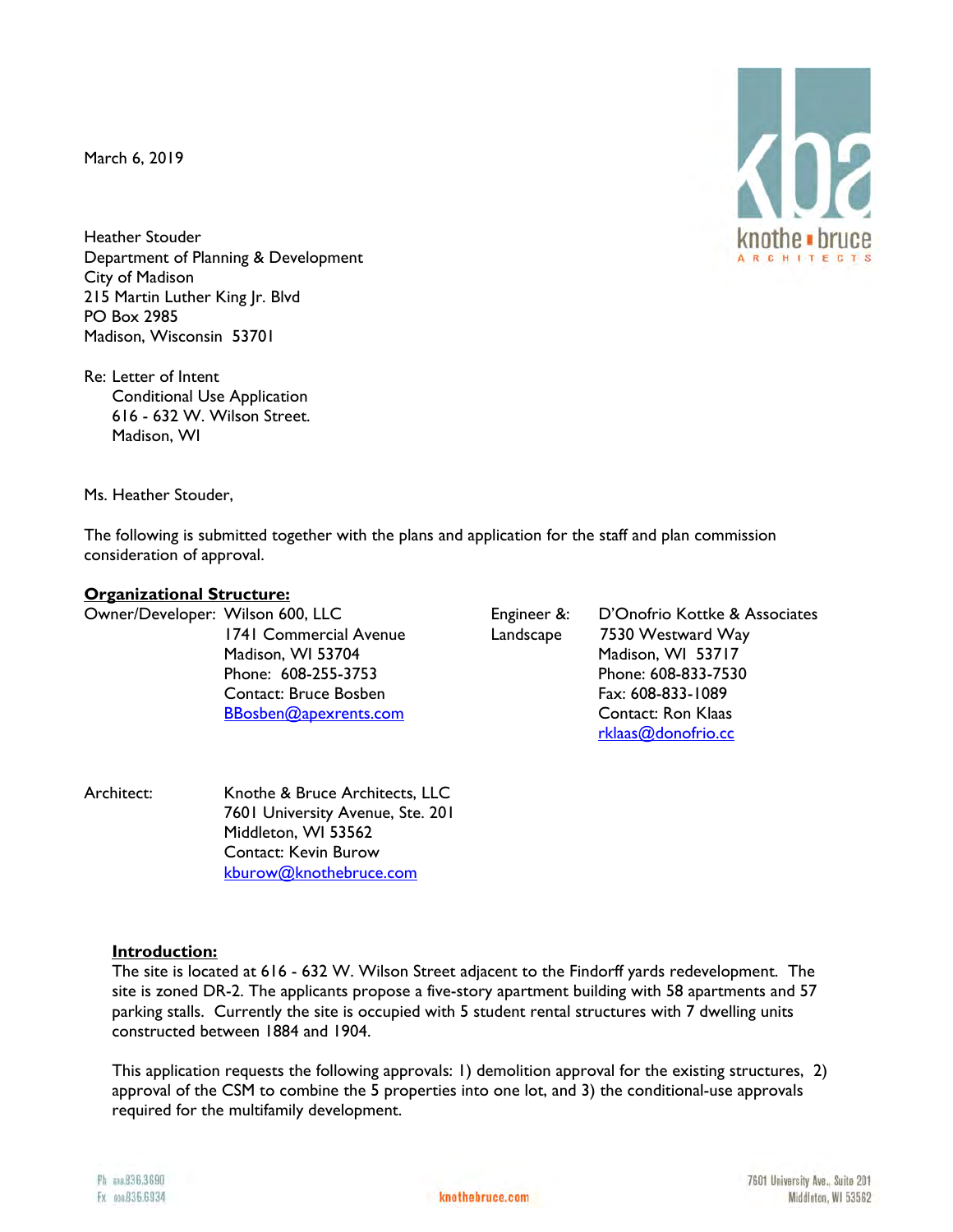### **Neighborhood Input:**

Since first meeting with the alderperson on December 18, 2018, the applicant has met several times with the neighborhood representatives, including a neighborhood meeting hosted by Alder Verveer on February 7, 2019. The project was generally non-controversial and after the applicant made revisions to the proposal the neighborhood association has agreed to provide a letter of support to the development.

## **Land-Use Plans**

The site is covered by the Bassett Street Neighborhood Plan, the Downtown Plan and the recently adopted Comprehensive Plan.

The January, 1997 Bassett Neighborhood Master Plan breaks the neighborhood into four areas. This site is located in the Tobacco Warehouse District and the plan recommends that the District be comprehensively redeveloped for residential use at densities between 40 – 60 du/acre. Higher density buildings incorporating structured parking are recommended for the interior of the District, where this site is located.

The July, 2012 Downtown Plan Parcel Analysis Map classifies the site as a potential redevelopment site noting it as an "Underutilized Site and/or Obsolete Building." Building height is limited to a maximum of 5 stories and there are no required stepbacks.

The 2018 Comprehensive Plan refers to the Downtown Plan and calls for a land-use of medium density residential at densities of 20 – 90 du/acre/

### **Demolition Standards**

The site is occupied by five residential structures constructed between 1884 and 1904. The original single-family structures have been extensively remodeled over the years to accommodate student housing and do not retain any significant architectural features. Although the structures have been reasonably maintained they are past their useful lifespan.

We believe that the demolition standards can be met. The proposed development is compatible with the Bassett Neighborhood Master Plan, the Downtown Plan and the recently adopted City Comprehensive Plan. The demolition allows for redevelopment of this site, enhancing the adjacent residential properties and continuing the pattern of redevelopment that has been established in the Tobacco Warehouse District.

A Re-use and Recycling Plan will be submitted prior to the deconstruction of the existing wood frame structures.

### **Historic Preservation Concerns:**

At the February 18th Landmarks Commission the Commission expressed two concerns; first, for the loss of the cluster of vernacular housing and second, the involvement of the architects Claude and Starck in the remodeling of 616 W. Wilson St.. The development team is currently researching the involvement of Claude and Starck in the construction of the home and will make available to the planning staff the results of that research.

Regarding the first concern, the historic significance of the homes is not documented in City plans. In addition to the above-mentioned Bassett Neighborhood Plan, the Downtown Plan and the recently adopted Comprehensive Plan the site is covered by the February, 1998 Downtown Historic Preservation Plan. All of those plans are consistent and do not recommend preservation of the existing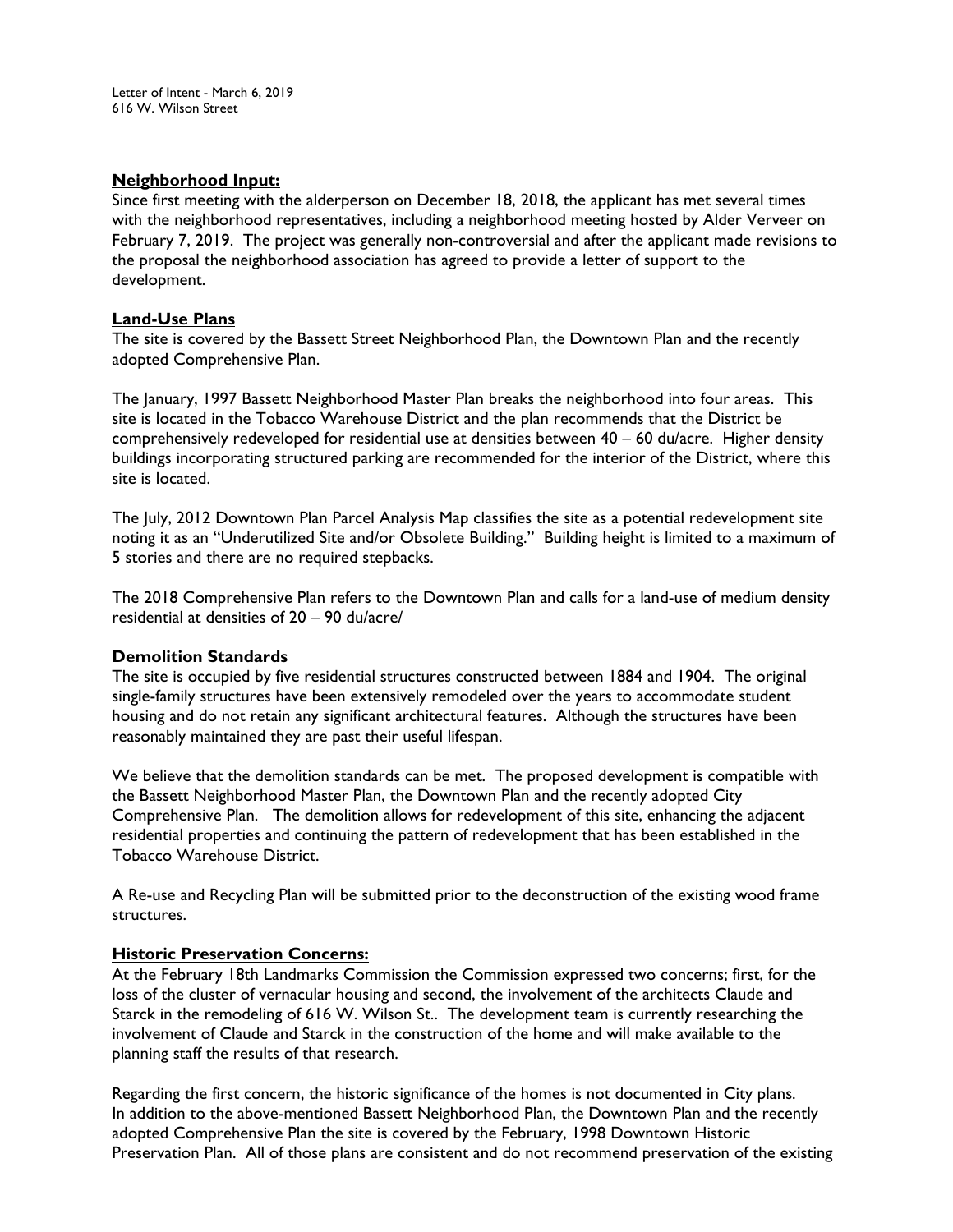Letter of Intent - March 6, 2019 616 W. Wilson Street

#### structures.

The January 1997, Bassett Neighborhood Master Plan recommends redevelopment for the site, and within the Tobacco Warehouse District, adaptive reuse of older warehouse and commercial buildings (but specifically not the residential buildings within the District).

The February, 1998 Downtown Historic Preservation Plan comprehensively studied the buildings within the Downtown and provided specific recommendations for historic neighborhoods and buildings. The subject properties are not located within the National or local Historic Districts or the proposed neighborhood conservation areas. In addition, individual buildings are classified as landmarks or potential landmarks and although there were 60 properties outside of the conservation areas and historic districts that were noted as historically significant, the subject properties were not noted as such. (The Plan includes a recommendation on page 12 that proposals for new construction will not be reviewed by the City for historic preservation issues for those districts, areas or buildings not specifically designated as historic.)

The 2012 Downtown Plan also provides the historic districts and structures in the downtown area on the maps on pages 87 and 89. Again the subject site is not listed as historically significant.

### **Project Description:**

This project continues the redevelopment of the Tobacco Warehouse District. The building has been designed to be compatible with the immediate neighborhood and the mix of contemporary and historic industrial/warehouse architecture. The building is five stories in height and is cladded in a combination of brick and metal siding. The building form is simple and the architecture clean and contemporary. The main pedestrian lobby for the building is easily identified at the center of the street façade and three additional entries are located on W. Wilson Street; two individual unit entries and a building stair exit. Vehicular access is provided at each end of the building accessing parking at the basement and first floor levels.

## **Site Development Data:**

| Densities:              |                       |                                           |
|-------------------------|-----------------------|-------------------------------------------|
|                         | Lot Area              | 20,088 S.F. / .46 acres                   |
|                         | <b>Dwelling Units</b> | 58 DU                                     |
|                         | Lot Area / D.U.       | 346 S.F./D.U.                             |
|                         | Density               | 126 units/acre                            |
|                         | Open Space            | 3,436 S.F. (1,520 S.F. Min. Required)     |
|                         | Open Space / Unit     | 59 S.F./Unit (20 S.F./Unit Required)      |
|                         | Lot Coverage          | 15,920 S.F. = 79% of total lot (80% Max.) |
| <b>Building Height:</b> |                       | 5 Stories                                 |
| Gross Floor Areas       |                       | 63,100 S.F.                               |
| Floor Area Ratio        |                       | 3. I                                      |